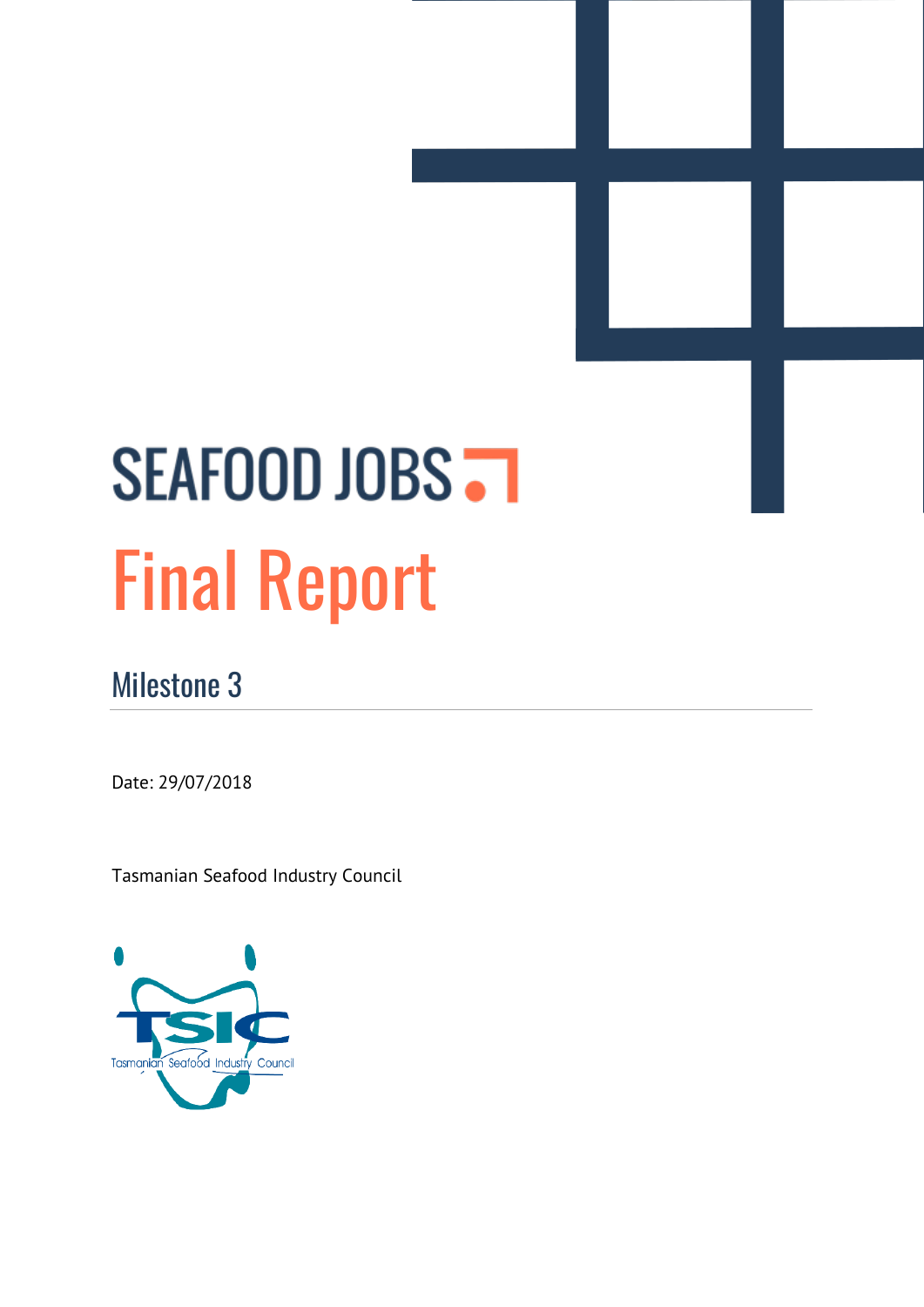#### Acknowledgements

<span id="page-1-0"></span>The contribution of the following individuals in preparing this document is gratefully acknowledged:

*Tasmanian Seafood Industry Council*

*Seafood & Maritime Training (formerly Seafood Training Tasmania)*

This document has been derived from a template prepared by the Department of Premier and Cabinet, Tasmania. The structure is based on the *Tasmanian Government Project Management Guidelines.*

For further details, refer to www.egovernment.tas.gov.au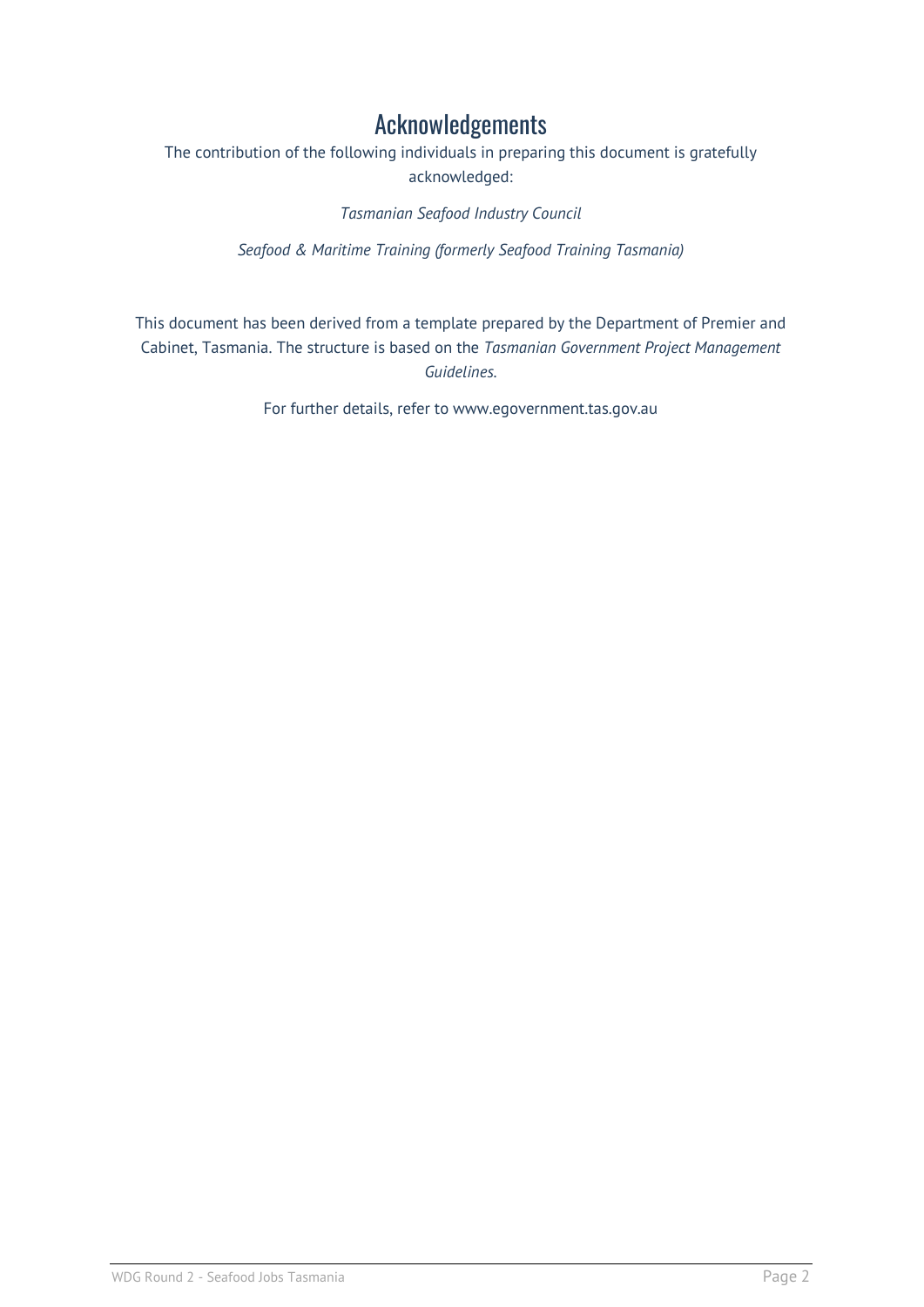# **Contents**

|    | Milestone 3 1 |  |  |
|----|---------------|--|--|
|    |               |  |  |
| 1. |               |  |  |
|    |               |  |  |
|    |               |  |  |
|    |               |  |  |
|    | $\mathbf{1}$  |  |  |
|    |               |  |  |
|    | 3.            |  |  |
|    |               |  |  |
|    |               |  |  |
|    |               |  |  |
|    |               |  |  |
| 2. |               |  |  |
|    |               |  |  |
|    |               |  |  |
|    |               |  |  |
|    |               |  |  |
|    |               |  |  |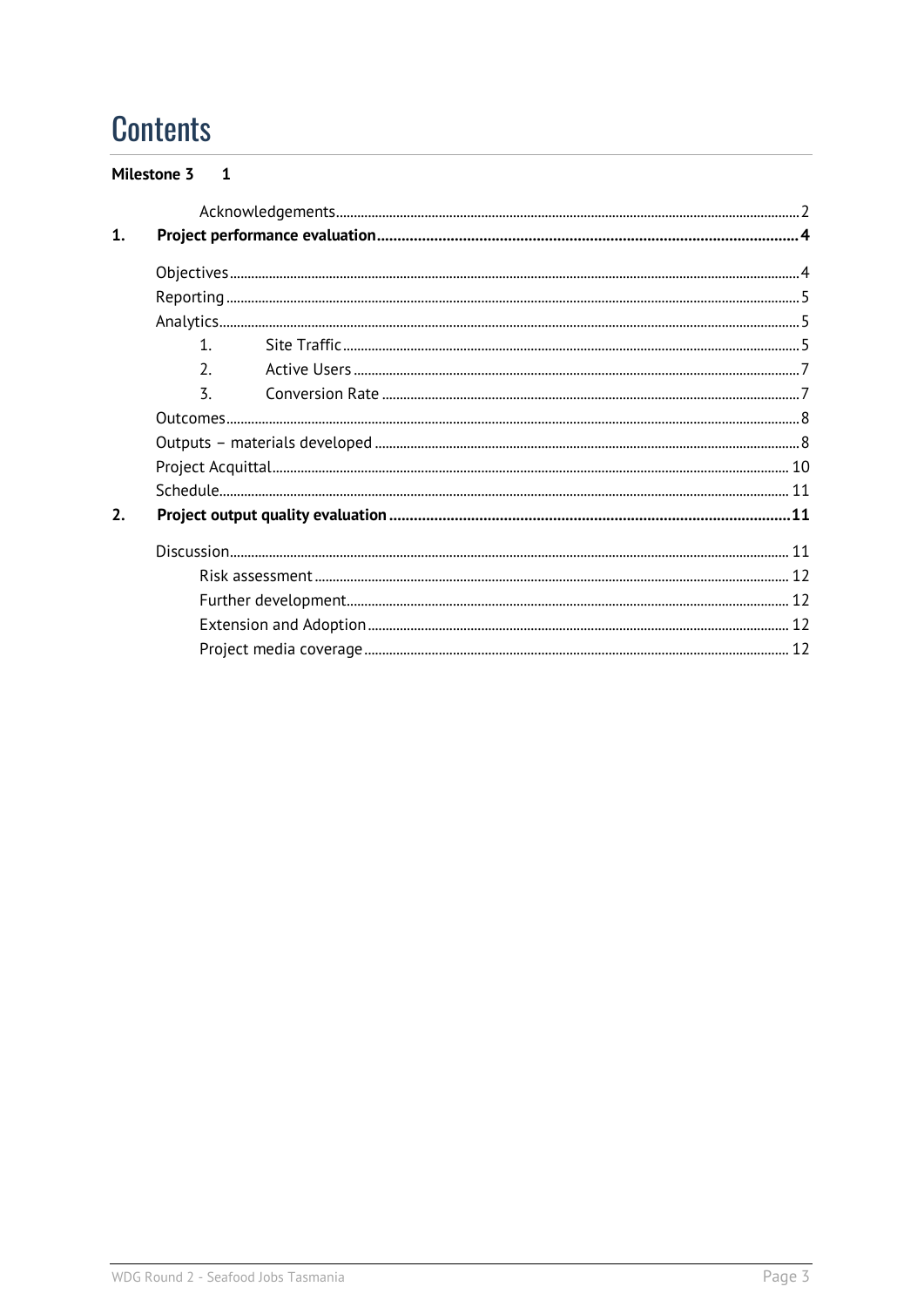# <span id="page-3-0"></span>1. Project performance evaluation

Seafood Jobs Tasmania is an online hub which facilitates a number of industry workforce needs, as identified in the Tasmanian Seafood Industry Workforce Plan, Implementation of a Tasmanian Seafood Industry Aquacard: A feasibility Study and Tasmanian Seafood Industry Workforce Profileprojects all funded through Skills Tasmania. These needs have evolved from a lack of coordinated workforce development within the seafood industry, combined with an ageing workforce. Seafood industry workforce needs can be categorized into three main areas:

- 1. The need to attract the next generation,
- 2. The need to retain a skilled workforce,
- 3. The need to maintain a skilled workforce that meets the growth of the sector,
- 4. The need to improve the professionalism of the industry.

The online hub was developed in partnership with Aged and Community Services Australia (ACSA), and attempts to address these workforce development issues. The site has been developed to 'roll out' in stages. The stage by stage process is integral to the professional and high impact nature of this platform, ensuring that each stage of the output is high quality and user friendly.

Planned changes to the project scope were identified early on in the project, with an initial budget and milestone revision tabled by the Grantor upon signing of the Deed. This allowed the project to be broken into stages, and facilitated project extension to the next round of funding (WDG Round 3 2017-18).

This report evaluates the first stage of the project, which focused on development- building and launching the site.

### <span id="page-3-1"></span>**Objectives**

The objectives of the project- Stage 1, as outlined in the project plan were:

- Improved transfer of information to prospective and current workers,
- Employers have improved ability to find the right profile of people to fill roles,
- Improved HR ability for small businesses and individual employer needs,
- More skilled workers,
- Promotion of seafood as a real career option,
- Improved collaboration between sectors and service delivery organisations,
- A platform that can easily be transferred to other Primary Industry Sectors.

The original project also discussed objectives around: integrating training within the site, facilitating linkages between workers and training providers, and interactive career maps. These objectives have now been moved to Stage 2 (please refer to WDGR 3 Grant Deed), and are beyond the scope of this work.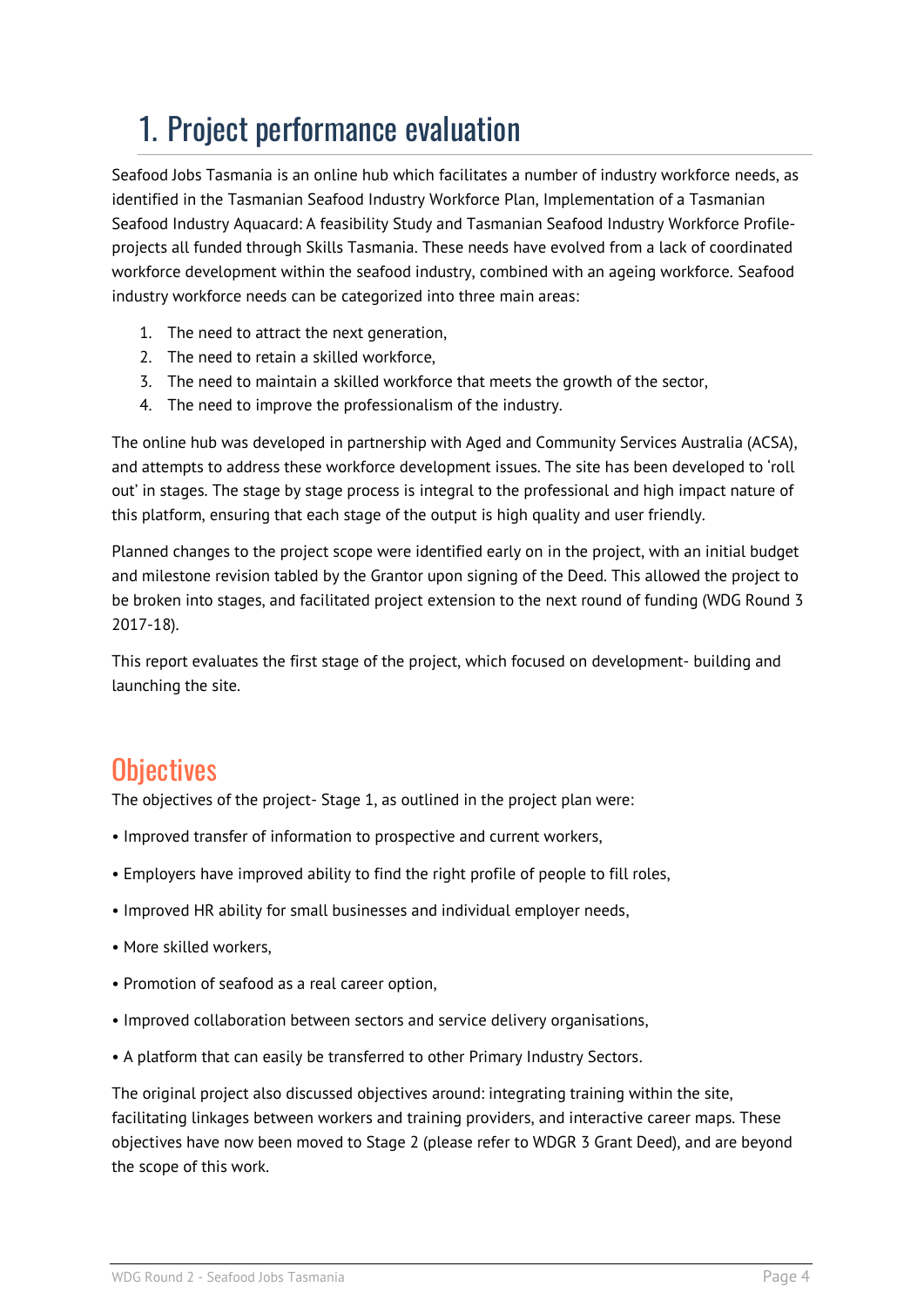This is an innovative, proactive and modern workforce development model that is not met by current available resources or standards. It is also highly applicable to other primary industry sectors, and could be expanded if future needs change.

## <span id="page-4-0"></span>Reporting

Quantitative data was collected from the time the site went 'live'. The specific reporting period used in this report is  $20<sup>th</sup>$  April to  $20<sup>th</sup>$  June 2018. This two month window captures the site from live, to 'official launch', to submission of this milestone report. This time period can be referred to as the 'launch' phase of the project. Data collection will be ongoing.

The main method of data collection was via Google Analytics, a powerful analytics service that tracks and reports website traffic. Data was collated based on interactions with meta tags which exist within all site code. Further insights were collected from the site plugins, relating to sign-ups and active users. Real time and cumulative data were stored by the TSIC Project Officer at regular intervals. Data collected through Google Analytics is extremely valuable to concentrate marketing and communication activities, in addition to understanding user segments for both jobseekers and employers.

Ultimately, temporal increases in these metrics will indicate success for a number of the target outcomes identified above.

Data on jobseeker and employer matching success will be reported on in Stage 2, as it is too early to comment on these outcomes. Further marketing data is also being collected via social media and paid advertisements, which has not been presented in this report, but is useful for project management. Marketing data analysis is outside the scope of this report.

## <span id="page-4-1"></span>**Analytics**

#### <span id="page-4-2"></span>1. Site Traffic

Data collected from Google Analytics for the reporting period.



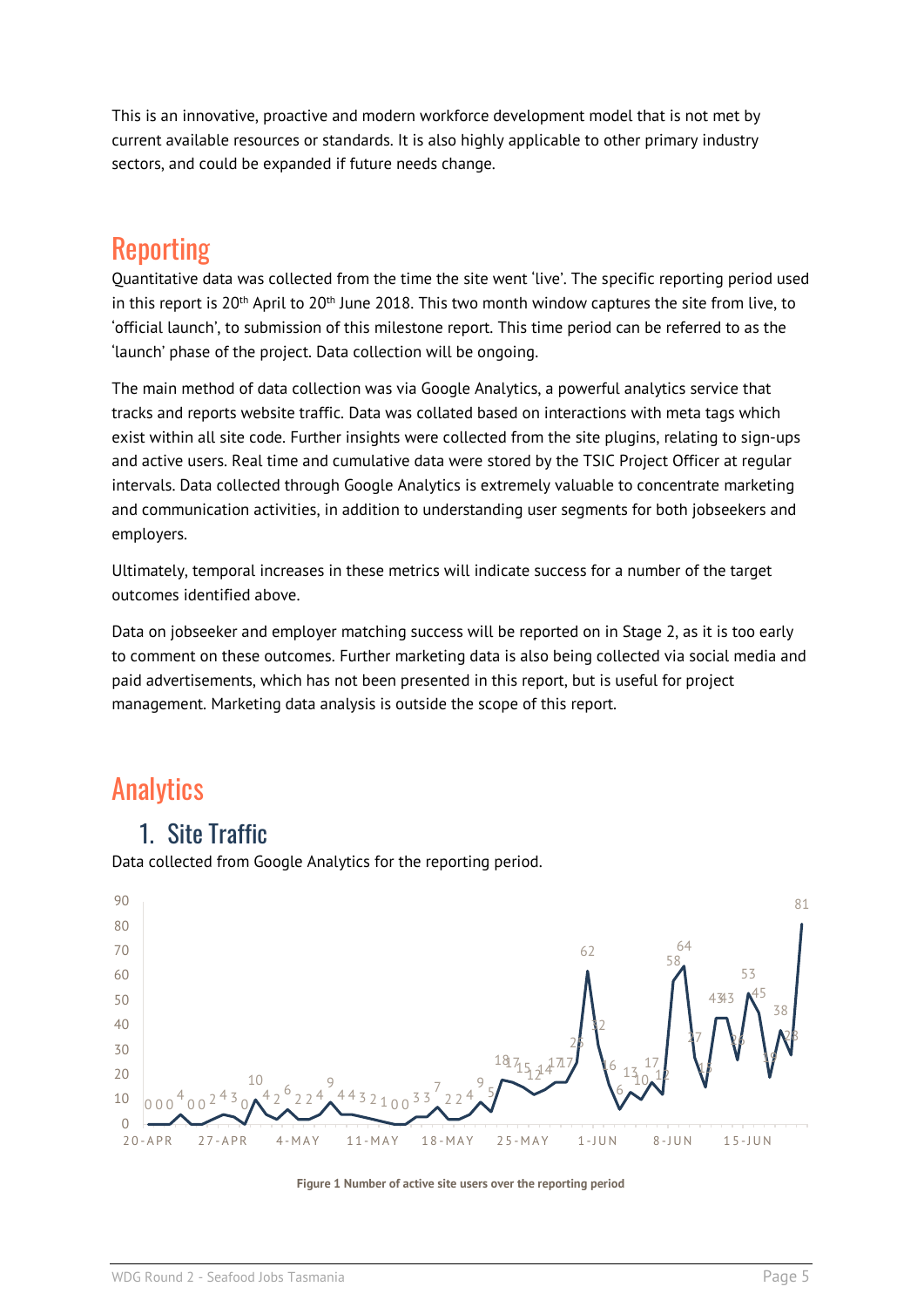|  |  |  |  | Table 1 Site statistics for reporting period |  |
|--|--|--|--|----------------------------------------------|--|
|--|--|--|--|----------------------------------------------|--|

| <b>Users</b>                        | <b>Metric</b>           | <b>Comments</b>                                                                                         |  |
|-------------------------------------|-------------------------|---------------------------------------------------------------------------------------------------------|--|
| New users                           | 800                     |                                                                                                         |  |
| Sessions                            | 1,089                   |                                                                                                         |  |
| Number of sessions per user         | 1.36                    | User return to site.                                                                                    |  |
| Page views total                    | 4,622                   |                                                                                                         |  |
| Avg. session duration (all devices) | 00:04:23                | Attention span of user.                                                                                 |  |
| Desktop avg. session duration       | 00:07:40                | People spend more time on<br>the site when viewing on a<br>desktop                                      |  |
| Bounce rate- from home page         | 43.53%                  | High bounce rate from home<br>page is good- indicates<br>people are clicking through to<br>another page |  |
| <b>Demographics</b>                 |                         |                                                                                                         |  |
| Male users                          | 53.9%                   |                                                                                                         |  |
| Female users                        | 46.1%                   |                                                                                                         |  |
| Main age cohort                     | 25-34 (28%)             | Target segment: millennials                                                                             |  |
| <b>Device</b>                       |                         |                                                                                                         |  |
| Mobile                              | 425 (53.12%)            | Most people access the site                                                                             |  |
| Desktop                             | 318 (39.75%)            | via mobile device                                                                                       |  |
| <b>Tablet</b>                       | 57 (7.12%)              |                                                                                                         |  |
| <b>Sessions</b>                     |                         |                                                                                                         |  |
| 0-10 seconds                        | 489 (home page landing) | Flow from home page                                                                                     |  |
| 11-31 seconds                       | 67                      | (landing) to next page.                                                                                 |  |
| 31-60 seconds                       | 108                     |                                                                                                         |  |
| 61-180 seconds                      | 181                     |                                                                                                         |  |
| 181-600 seconds                     | 136                     |                                                                                                         |  |
| 601-1800 seconds                    | 70                      |                                                                                                         |  |
| 1801+ seconds                       | 38                      |                                                                                                         |  |
| Pages (Top 3)                       |                         |                                                                                                         |  |
| 'Home' page views                   | 1,505                   | Registration page is the                                                                                |  |
| 'Register' page views               | 299                     | second most viewed page                                                                                 |  |
| 'Job-listings' page views           | 286                     | after the home page.                                                                                    |  |



**Figure 2 Site visitation**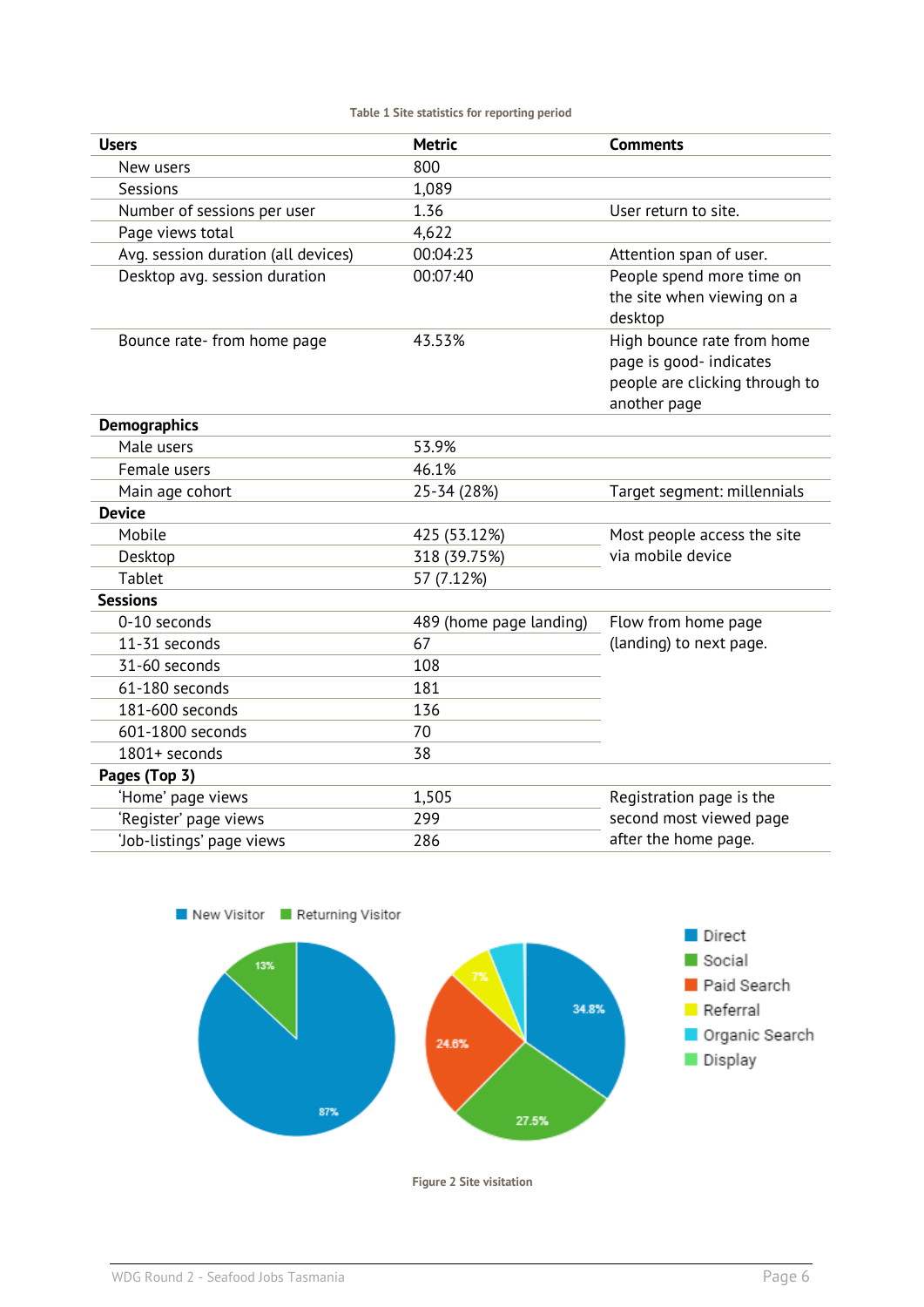#### <span id="page-6-0"></span>2. Active Users

Data collected via administrator on seafoodjobs.org. These users have signed up to the site, and have created accounts during the reporting period.

| Table 2 Active site users     |                                  |  |  |
|-------------------------------|----------------------------------|--|--|
| Sign-ups total                | 68                               |  |  |
| Jobseeker                     | 55                               |  |  |
| Employer                      | 13                               |  |  |
| Job postings                  |                                  |  |  |
| <b>Jobseekers on Register</b> | 12 (have created online resumes) |  |  |

#### <span id="page-6-1"></span>3. Conversion Rate

Baseline site user conversion rates can be used for later comparison and reporting. This base rate is calculated for the reporting period.

User conversion rate  $=$  sign ups / new users  $= 68/800$ = 0.085 (8.5%)

The user conversion rate gives an indication of the success of communication strategy, and 'inventiveness' to sign up once interacting with the site.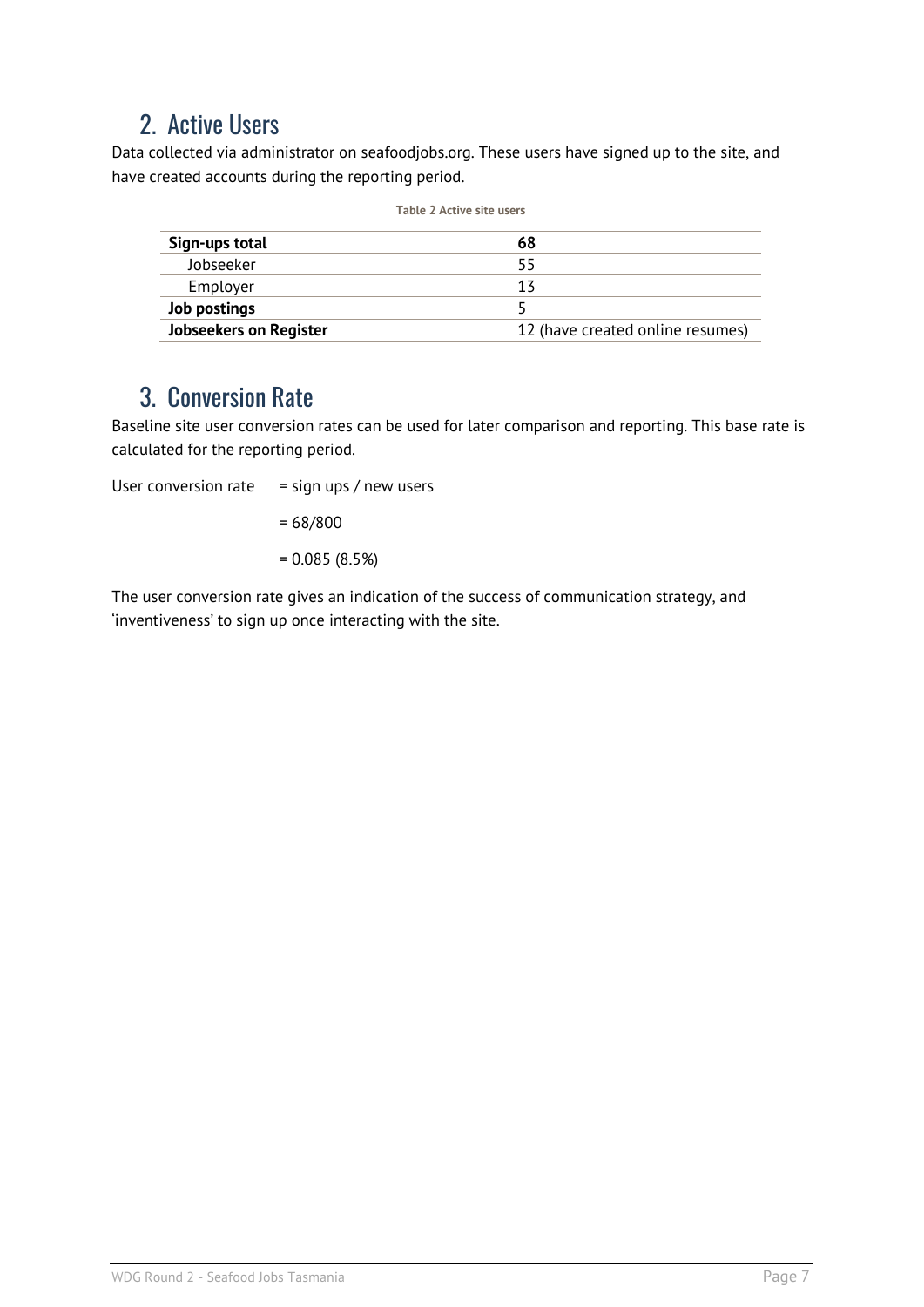#### <span id="page-7-0"></span>**Outcomes**

Outcomes, as reported in the Project Plan, against success:

| <b>Target Outcome</b>                                                                             | <b>Measure</b>                                                                             | <b>Accountability</b>     | <b>Success</b>                                                    |
|---------------------------------------------------------------------------------------------------|--------------------------------------------------------------------------------------------|---------------------------|-------------------------------------------------------------------|
| Improved transfer of<br>information to<br>prospective and<br>current workers                      | Network online (Y/N)                                                                       | TSIC, ACSA                | Yes                                                               |
| <b>Employers have</b><br>improved ability to<br>find the right profile of<br>people to fill roles | Employers and employees signed up to<br>network (increase from 0)- analytics               | TSIC, ACSA                | Yes, refer to<br>Figure 1, Table<br>2 and site                    |
| <b>Better linkages</b><br>between workers and<br>real training needs                              | RTO access to database, training<br>provided (numbers)- analytics                          | TSIC, ACSA,<br>STT        | Moved to Stage<br>2 reporting                                     |
| Improved HR ability<br>for small businesses<br>and individual<br>employer needs                   | Increase in number of employers<br>registered, number of placements found<br>>0- analytics | TSIC, ACSA                | Yes, refer to<br>Table 2, to be<br>reported further<br>in Stage 2 |
| More skilled workers                                                                              | Number of registrants undertaking<br>training via Network > 0- analytics                   | TSIC, ACSA                | Moved to Stage<br>2 reporting                                     |
| Promotion of seafood<br>as a real career<br>option                                                | Career information available, measured<br>by views- analytics                              | <b>TSIC</b>               | Yes, refer to<br>Figure 1,<br>Figure 2, Table<br>1 and site       |
| Improved<br>collaboration between<br>sectors and service<br>delivery organisations                | Range of sectors represented on<br>network-analytics                                       | <b>TSIC</b>               | Yes, refer to<br>site and<br>Seafood<br>Directory                 |
| Improved<br>responsiveness of<br>training providers,<br>with access to live<br>data               | RTO able to use network for elements of<br>training, data build- analytics                 | TSIC, ACSA,<br><b>STT</b> | Moved to Stage<br>2 reporting                                     |
| A platform that can<br>easily be transferred<br>to other Primary<br><b>Industry Sectors</b>       | Network online and functional                                                              | <b>TSIC</b>               | Yes, refer to<br>site                                             |

**Table 3 Outcome success**

## <span id="page-7-1"></span>Outputs – materials developed

The following materials have been developed during Stage 1:

- 1. Website [www.seafoodjobs.org](http://www.seafoodjobs.org/) (Home page, Figure 3)
- 2. Post-card hand outs (Figure 4). Distributed widely at meetings and to employers.
- 3. Employer toolkit. Including check list for employers, materials and instructional information.
- 4. Jobseeker welcome emails. Including instructional information.
- 5. Instagram account https://www.instagram.com/seafoodjobs/
- 6. Facebook account https://www.facebook.com/seafoodjobs/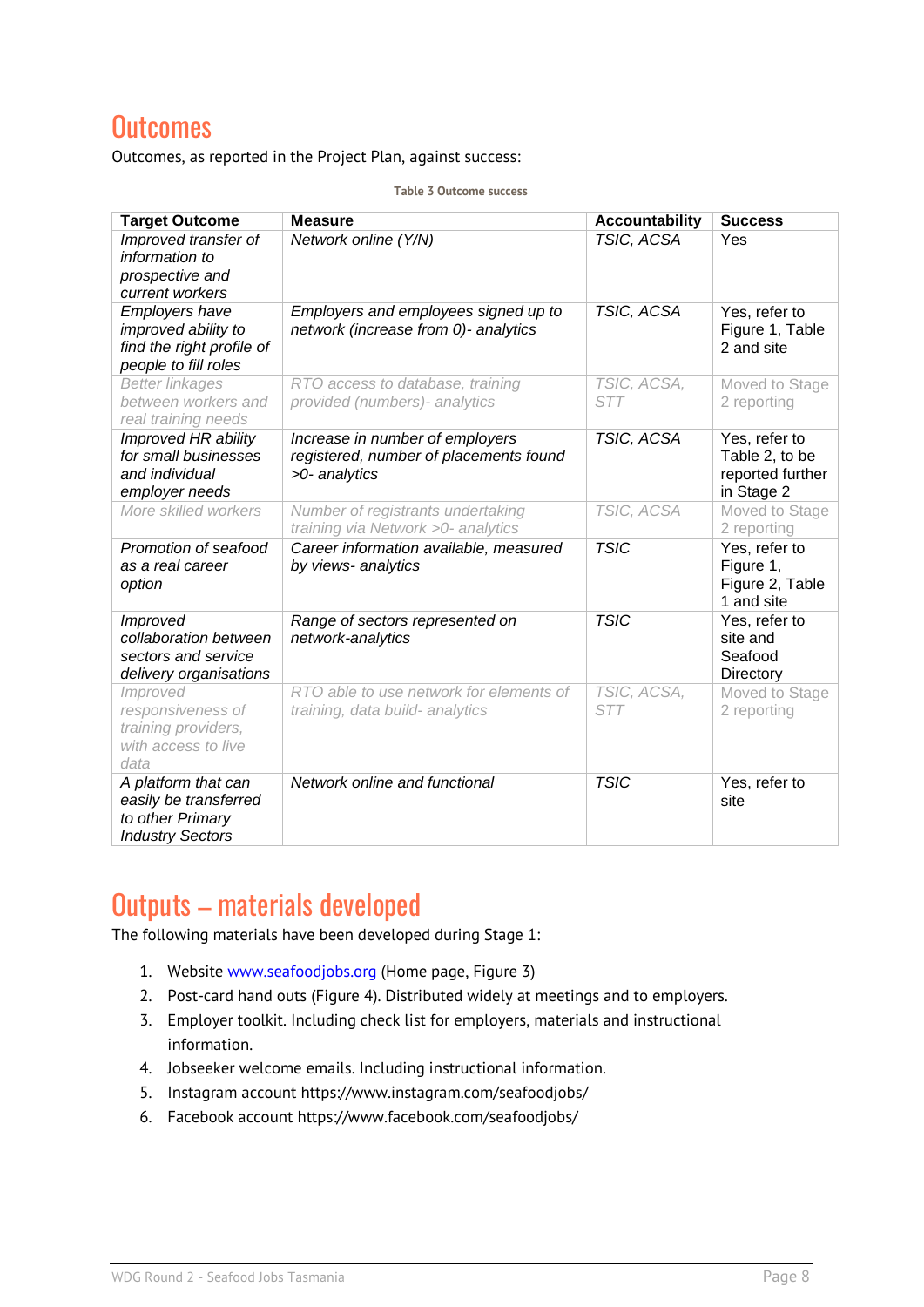

**Figure 3 Home page of seafoodjobs.org**



**Figure 4 Postcard**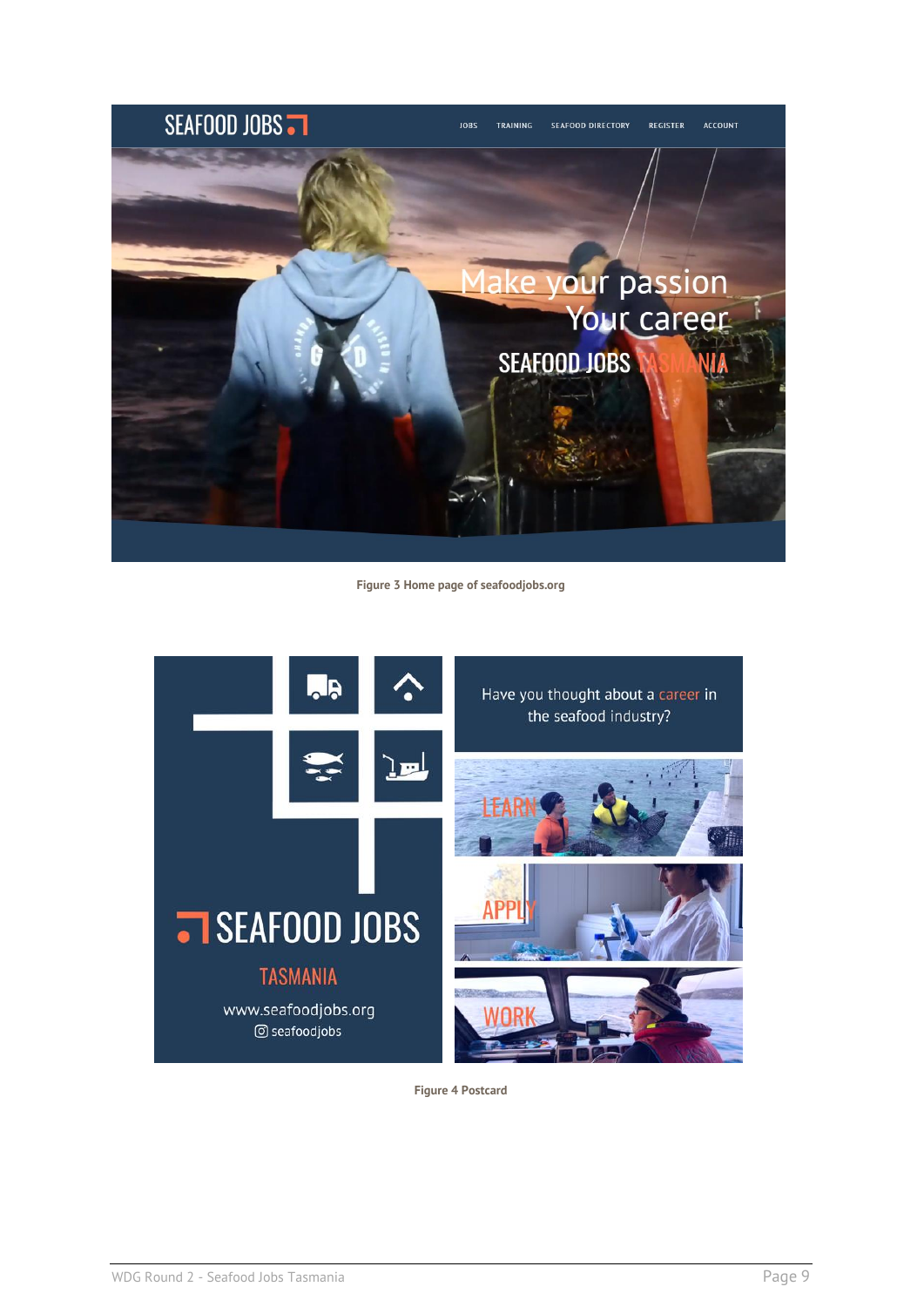## <span id="page-9-0"></span>**Schedule**

Whilst all elements of the project, State 1 have been delivered, far more time than was planned for was required from the TSIC Project Officer to develop the site. The structure of the site needed serious customization to meet the needs of the seafood industry, and the original ACSA model was completely re-developed. Funds that were allocated to marketing have been shifted to cover the costs of increased PO time and increased consultation time with developer (GlobalNet ICT), (Table 4).

This final milestone report has been delivered a month later than requested, as a result of the increased web development time:

| PROJECT TIMEFRAME  | <b>SUBMITTED</b> |  |
|--------------------|------------------|--|
| <b>MILESTONE 1</b> | June 2017        |  |
| <b>MILESTONE 2</b> | December 2017    |  |
| <b>MILESTONE 3</b> | May 2018         |  |

# <span id="page-9-1"></span>2. Project output quality evaluation

#### <span id="page-9-2"></span>**Discussion**

TSIC has successfully delivered a high quality, user friendly hub, modelled off the ACSA site. The site has been customised extensively to meet the needs of the seafood industry, in addition to addressing the target outcomes of this project.

The data collected from Google Analytics and the user plugin for the 'launch' reporting period show that interested people are able to find, interact with, and navigate the site with ease (Table 1, Figure 2). During this early stage in the project, new users are key, as they discover and spread the word about the site. As the site matures, TSIC predicts that the percentage of returning visitors will increase.

Results show that early interaction with the site is strong, with promising feedback from users filtering through to the TSIC staff. TSIC will be able to discuss conversions in more detail as the site matures, and positions are filled. The site traffic performance is good, and from an objective point of view, can be used as a solid indication of predicted future performance. To date, all registered jobseekers on Seafood Jobs reside in Tasmania. Further, a large number of users are visiting the site via social media platforms, suggesting that target segments may be being effectively reached (Figure 2).

The five jobs currently advertised on Seafood Jobs represent just 2% of the potential number of jobs advertised in the seafood industry this year. This is based on an estimated maximum of 250 jobs advertised per year (refer to Progress Report).